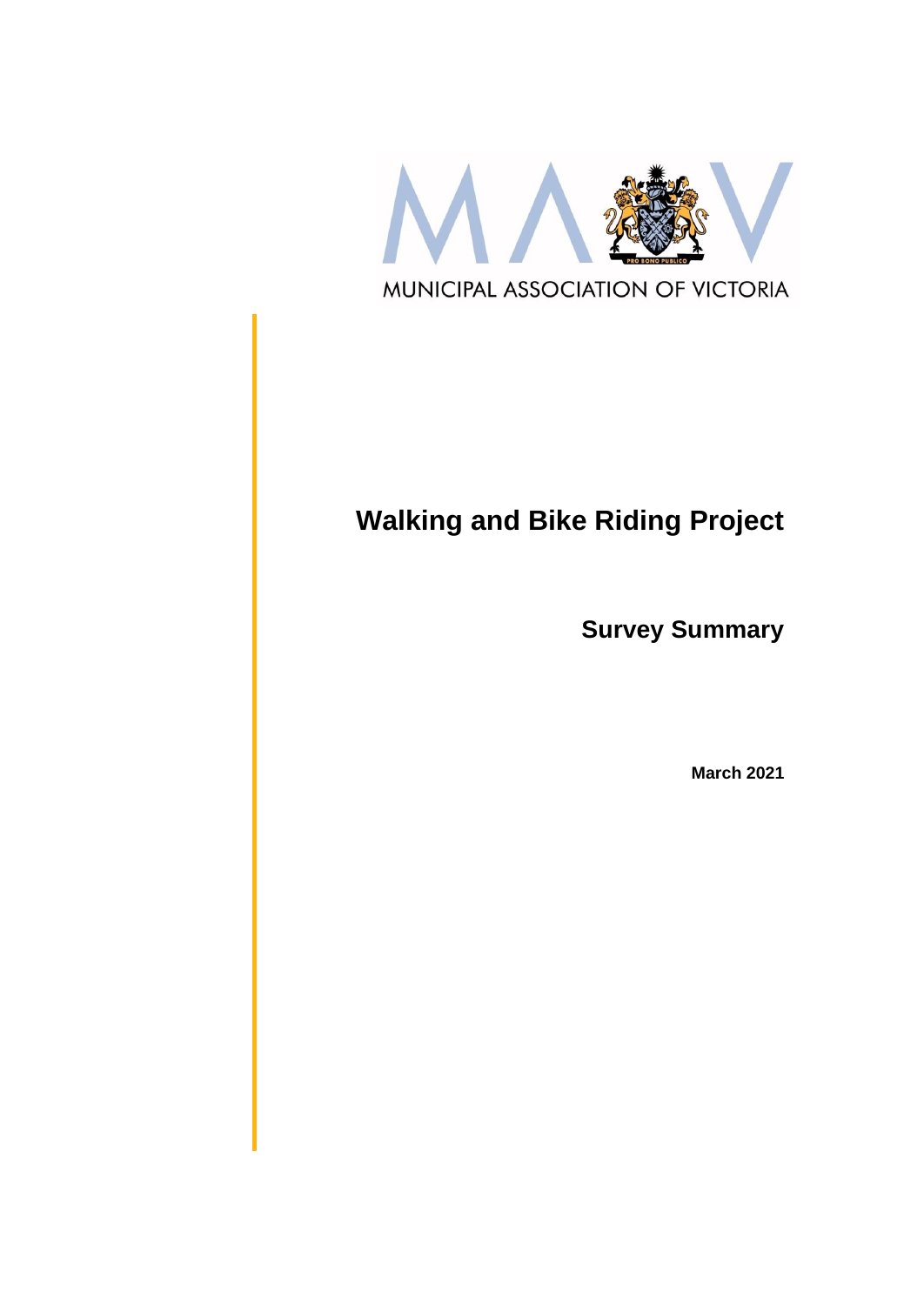#### *© Copyright Municipal Association of Victoria, 2021.*

*The Municipal Association of Victoria (MAV) is the owner of the copyright in the publication Survey Summary: Walking and Bike Riding Project.* 

*No part of this publication may be reproduced, stored or transmitted in any form or by any means without the prior permission in writing from the Municipal Association of Victoria.* 

*All requests to reproduce, store or transmit material contained in the publication should be addressed to Emma Lake, Manager Infrastructure and Community Strengthening, via MAV Reception (03) 9667 5555.*

*The MAV does not guarantee the accuracy of this document's contents if retrieved from sources other than its official websites or directly from a MAV employee.*

*The MAV can provide this publication in an alternative format upon request, including large print, Braille and audio.*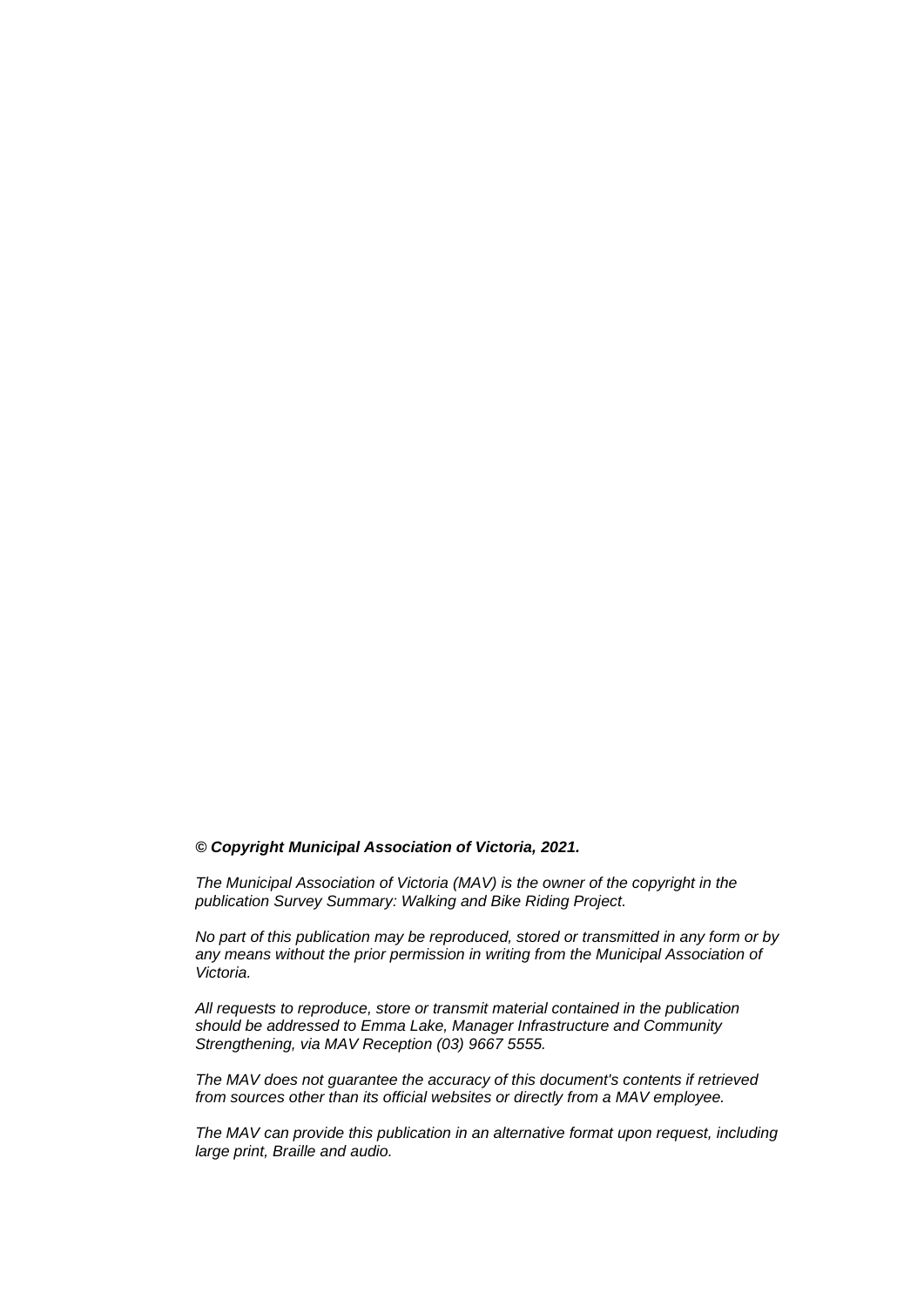

## **Table of contents**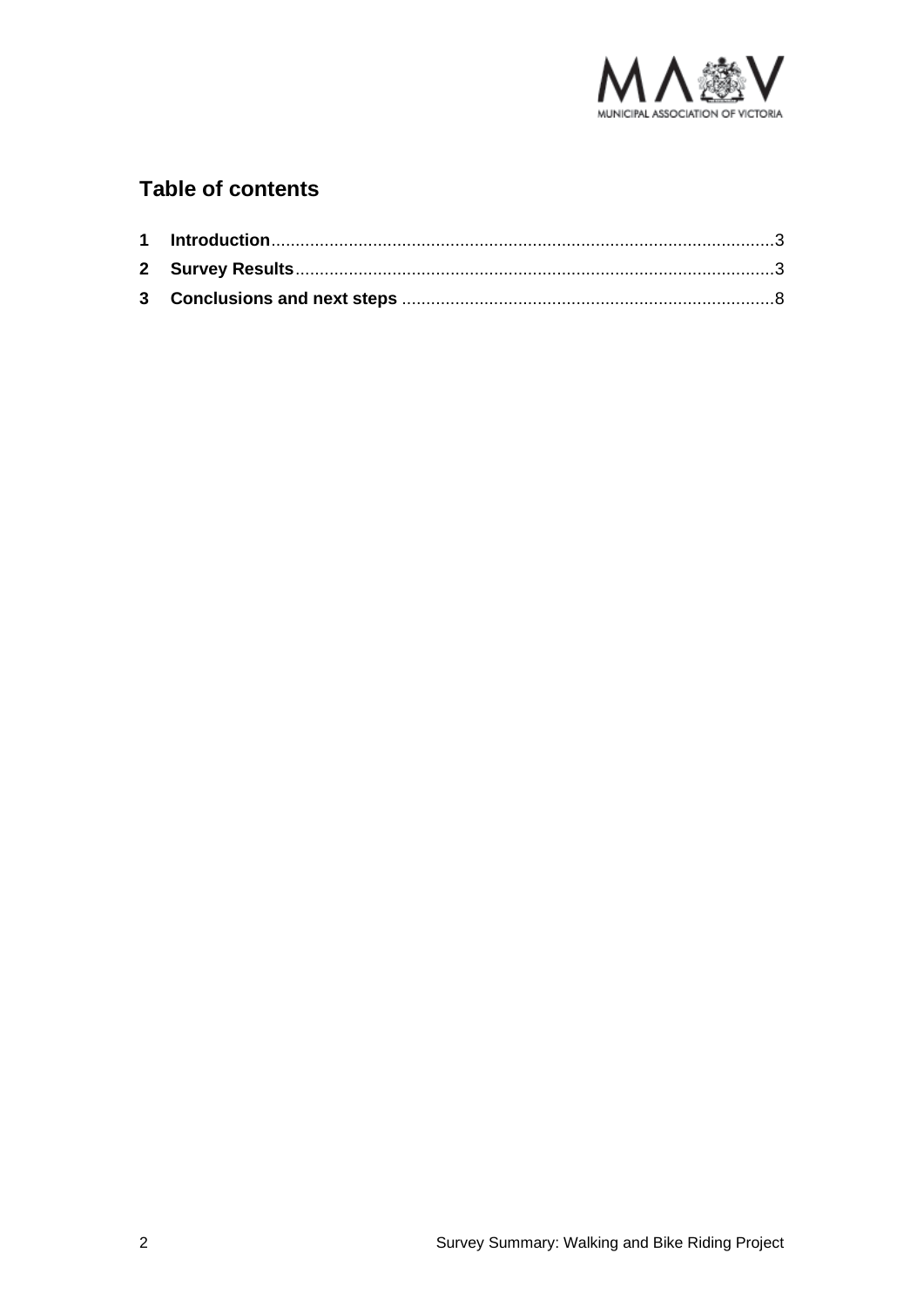

## <span id="page-3-0"></span>**1 Introduction**

The Municipal Association of Victoria (MAV) and VicHealth have been working together since July 2020 to support Victorian local councils to deliver projects that encourage walking and bike riding. Covid-19 has been a catalyst to improve our local infrastructure and work in collaborative partnerships.

A survey was conducted in August 2020, and again in February 2021 to help understand the context in which councils have been delivering active transport projects, what help councils may need, and how it has changed over time.

This report summarises the results of the most recent survey and compares the results to those recorded in August 2020.

## <span id="page-3-1"></span>**2 Survey Results**

#### **2.1 Respondents**

Total Responses – 47 Individual Council Responses – 39

Metropolitan – 18 Interface – 4 Regional City – 6 Large Rural Shire – 7 Small Rural Shire – 12

In the initial survey, 68 responses were recorded covering 86% of all Victorian councils. In the most recent survey, only 49% of all Victorian councils responded, however a similar distribution of council types was recorded.

#### **2.2 Actions implemented in the last 12 months, in response to Covid-19, to support walking and bike riding**

| Outdoor dining - temporary removal of car parking             |           | 67.39% | 31            |
|---------------------------------------------------------------|-----------|--------|---------------|
| Pop-up/temporary parklets                                     |           | 43.48% | 20            |
| Outdoor dining - speed limit reductions on streets            |           | 30.43% | 14            |
| New strategies or plans that relate to walking or bike riding |           | 23.91% | 11            |
| Community engagement about changes to streets                 |           | 19.57% | 9             |
| Pop-up/temporary widening of footpaths onto streets           |           | 17.39% | 8             |
| No specific actions                                           |           | 13.04% | 6             |
| Increased/accelerated actions delivered from existing plans   |           | 10.87% | 5             |
| Pop-up/temporary bike lanes                                   |           | 8.70%  | 4             |
| Other (please specify)                                        | Responses | 8.70%  | 4             |
| Speed limit reductions in areas of high pedestrian activity   |           | 4.35%  | $\mathcal{D}$ |
| Permanent bike lanes                                          |           | 2.17%  | 1             |
| Permanent parklets                                            |           | 2.17%  | 1             |
| Permanent shared streets (20km speed limit shared zones)      |           | 0.00%  | O             |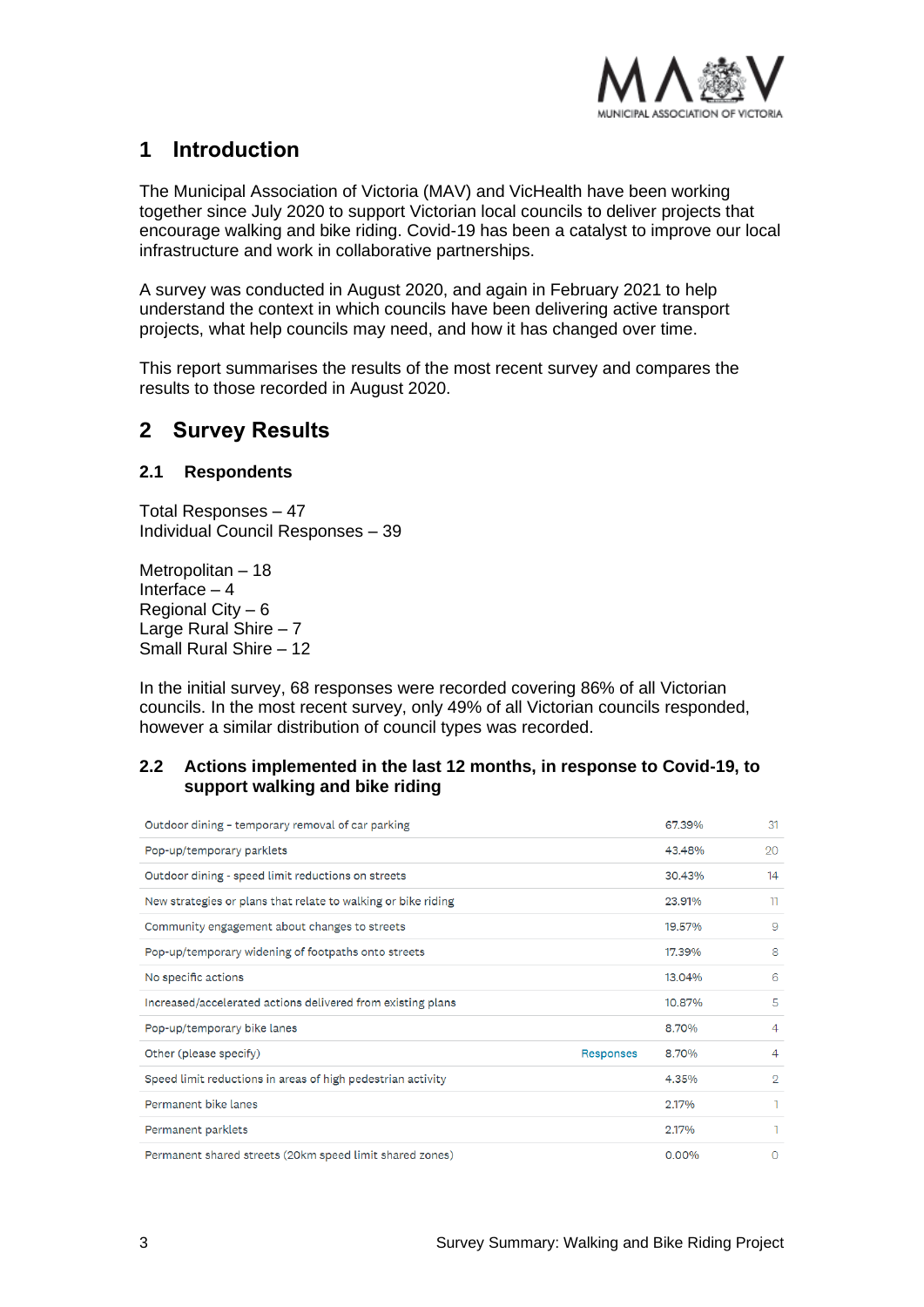

One council advised an e-scooter project is pending approval and another noted an increase in table and chair occupation of pathways/sidewalks in commercial areas.

Eleven councils identified they had implemented new strategies or plans related to walking or bike riding in response to COVID.

Actions more likely to have been implemented by metropolitan councils include:

- Outdoor dining speed limit reductions on streets
- Outdoor dining temporary removal of car parking
- Pop-up/temporary bike lanes
- Pop-up/temporary parklets
- Permanent parklets
- New strategies or plans that relate to walking or bike riding
- Pop-up/temporary widening of footpaths onto streets

Actions more likely to have been implemented by regional councils include:

- Permanent bike lanes
- Community engagement about changes to streets
- Increased/accelerated actions delivered from existing plans
- Other actions not specified in table

Actions implemented with a roughly even split across metropolitan and rural councils include:

Speed limit reductions in areas of high pedestrian activity

#### **2.3 Extent to which actions have been evaluated**

Many respondents advised it was too soon for evaluations to have occurred, however, anecdotal feedback indicates success with strong community and business support and many food businesses strongly supporting outdoor dining.

One respondent noted some pushback due to loss of street parking, while another noted walking paths are often disconnected.

Of note was one council that identified they are planning to create an Inter-Township Trail Network, which has become a priority project.

There was an even split across metropolitan and regional councils in relation to the extent to which actions have been evaluated.

#### **2.4 Projects planned for next 12 months**

| Yes, improved walking facilities                                                | 90.48% | 38 |
|---------------------------------------------------------------------------------|--------|----|
| Yes, improved bike riding facilities                                            | 83.33% | 35 |
| Speed limit reductions in high pedestrian areas (e.g. shopping strips, schools) | 35.71% | 15 |
| Behaviour change campaign to encourage bike riding                              | 21.43% | 9  |
| Behaviour change campaign to encourage walking                                  | 14.29% | 6  |
| Nothing planned at present                                                      | 2.38%  |    |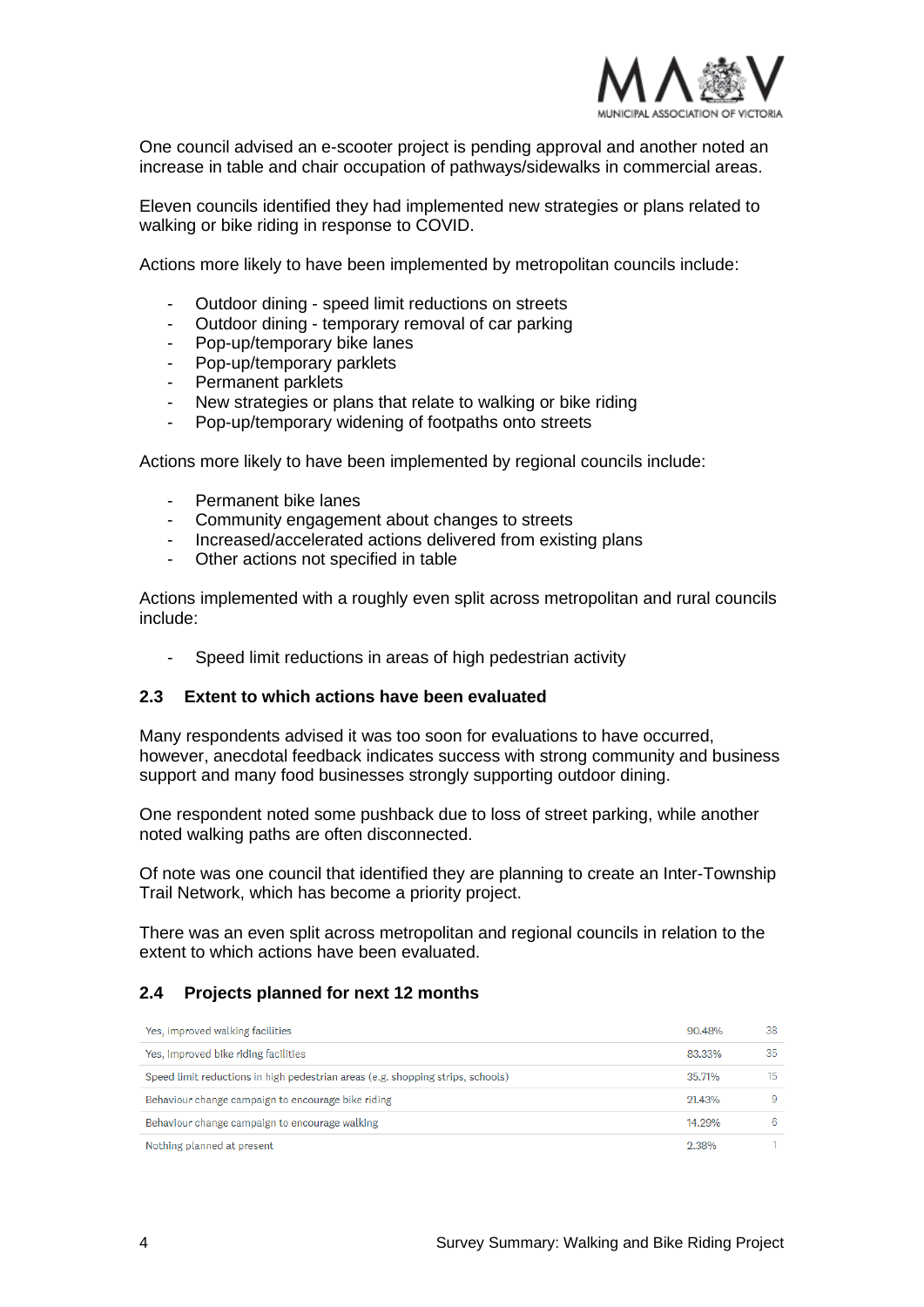

Responses selected in this survey are distributed proportionally the same as those in the first survey.

Actions more likely to be implemented by metropolitan councils include:

Improved bike riding facilities

Actions more likely to be implemented by regional councils include:

- Improved walking facilities
- Speed limit reductions in high pedestrian areas (e.g. shopping strips, schools)

Actions to be implemented with a roughly even split across metropolitan and rural councils include:

- Behaviour change campaign to encourage bike riding
- Behaviour change campaign to encourage walking

#### **2.5 Barriers encountered in delivering walking and bike riding projects**

| Funding                                                                               | 82.93%              | 34  |
|---------------------------------------------------------------------------------------|---------------------|-----|
| External (VicRoads, Department of Transport or other state agency) approval processes | 36.59%              | 15  |
| Community opposition                                                                  | 34.15%              | 14  |
| Internal (Council) approval processes                                                 | 26.83%              | 11. |
| Other (please specify)                                                                | 21.95%<br>Responses | a   |
| Not delivering projects                                                               | 4.88%               |     |

One respondent specified funding as a key issue in free text, which adds further weight to this identified barrier.

Four respondents identified external approvals as significant barriers in their free text responses, with some noting, DoT and cultural heritage approvals as being particularly difficult to navigate in some instances.

Other respondents noted internal capacity constraints, and contractor capacity constraints as key issues.

Barriers more likely to be experienced by metropolitan councils include:

- Community opposition
- Internal approval processes
- External approval processes

Barriers more likely to be experienced by regional councils include:

**Funding** 

Internal approval was a barrier faced equally across metropolitan and regional councils in the first survey, however, this appears to be less of an issue for regional councils more recently. External approval barriers appear to be less of an issue for all councils more recently also.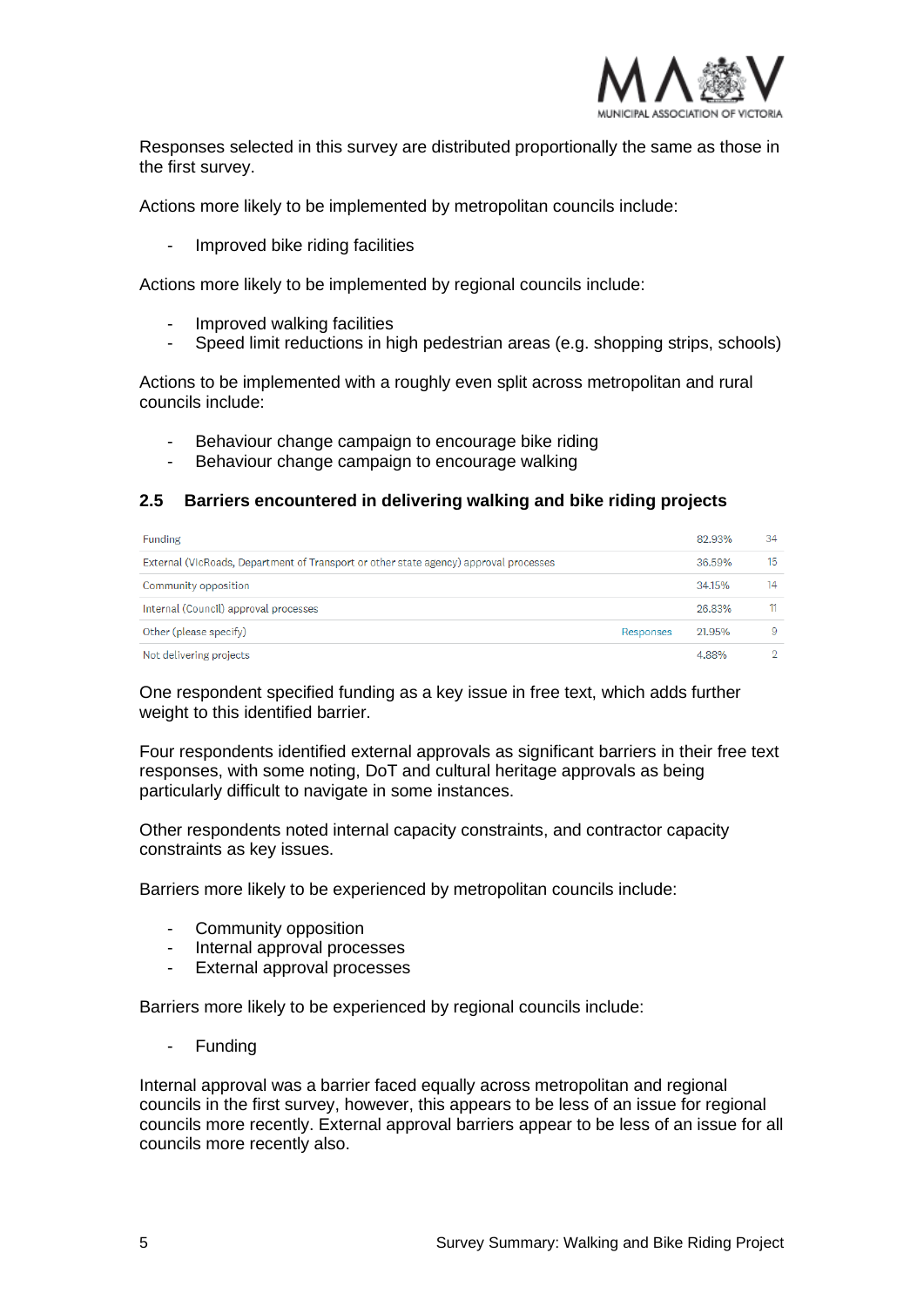

### **2.6 Awareness of MAV resources**

| Walking and Bike Riding Resource Hub (page on MAV website)                                            | 43.90% | 18 |
|-------------------------------------------------------------------------------------------------------|--------|----|
| Webinars relating to walking and cycling projects (e.g. lessons learnt; evaluation; behaviour change) | 43.90% | 18 |
| Updates and information session on DoT project approvals processes                                    | 34.15% | 14 |
| Updates and information session on DoT walking/cycling project prioritisation framework               | 31.71% | 13 |
| None of these                                                                                         | 26.83% | 11 |
| Outdoor activation information session                                                                | 21.95% | -9 |
| Council case studies on recent walking/cycling projects                                               | 12.20% | 5  |

Webinars and the Resource Hub were the most well-known resources, with approximately 75% of respondents aware of at least one resource available.

#### **2.7 Usefulness of MAV Resource Hub**

| <b>Useful</b>              | 47.37% | -9 |
|----------------------------|--------|----|
| I didn't visit the webpage | 26.32% | 5  |
| Very useful                | 15.79% | 3  |
| Limited use                | 5.26%  |    |
| No use                     | 5.26%  |    |

Approximately 75% of respondents visited the Resource Hub, with just under two thirds of all respondents finding it useful or very useful.

Metropolitan councils were more likely to identify the Resource Hub as useful / very useful.

#### **VERY USEFUL** USEFUL  $\blacktriangledown$ LIMITED USE NO USE Y I CAN'T RECALL  $\mathbf{v}^{\top}$ **TOTAL**  $\overline{\mathbf{v}}$  $\overline{\mathbf{v}}$ Y Funding 23.08% 61.54% 7.69% 7.69% 0.00%  $12$ available to  $\mathbf{R}$  $\Omega$ ß Victorian councils Webinar 18.18% 27.27% 36.36% 9.09% 9.09%  $\overline{\mathbf{1}}$ recordings  $\circ$ Council case 0.00% 58.33% 33.33% 0.00% 8.33%  $19$ studies  $\Omega$  $\Omega$ Information on 8.33% 58.33% 25.00% 0.00% 8.33% government/non- $19$ 3  $\Omega$ government stakeholders Victorian 0.00% 61.54% 23.08% 0.00% 15.38% strategies and 13  $\Omega$ 8  $\Omega$  $\circ$ guidance National and 0.00% 7.69% 76.92% 0.00% 15.38%  $13$ international  $\Omega$  $10$ ō  $\Omega$ strategies and guidance

#### **2.8 Usefulness of specific aspects of the MAV Resource Hub**

Interest and feedback aligns with areas of greatest concern to councils, with funding a particular issue. Respondents appreciate knowing what funding options are available. Furthermore, local and specific information to support project delivery is of greater interest to councils compared to national and international strategies or guidance which are seen as less relevant.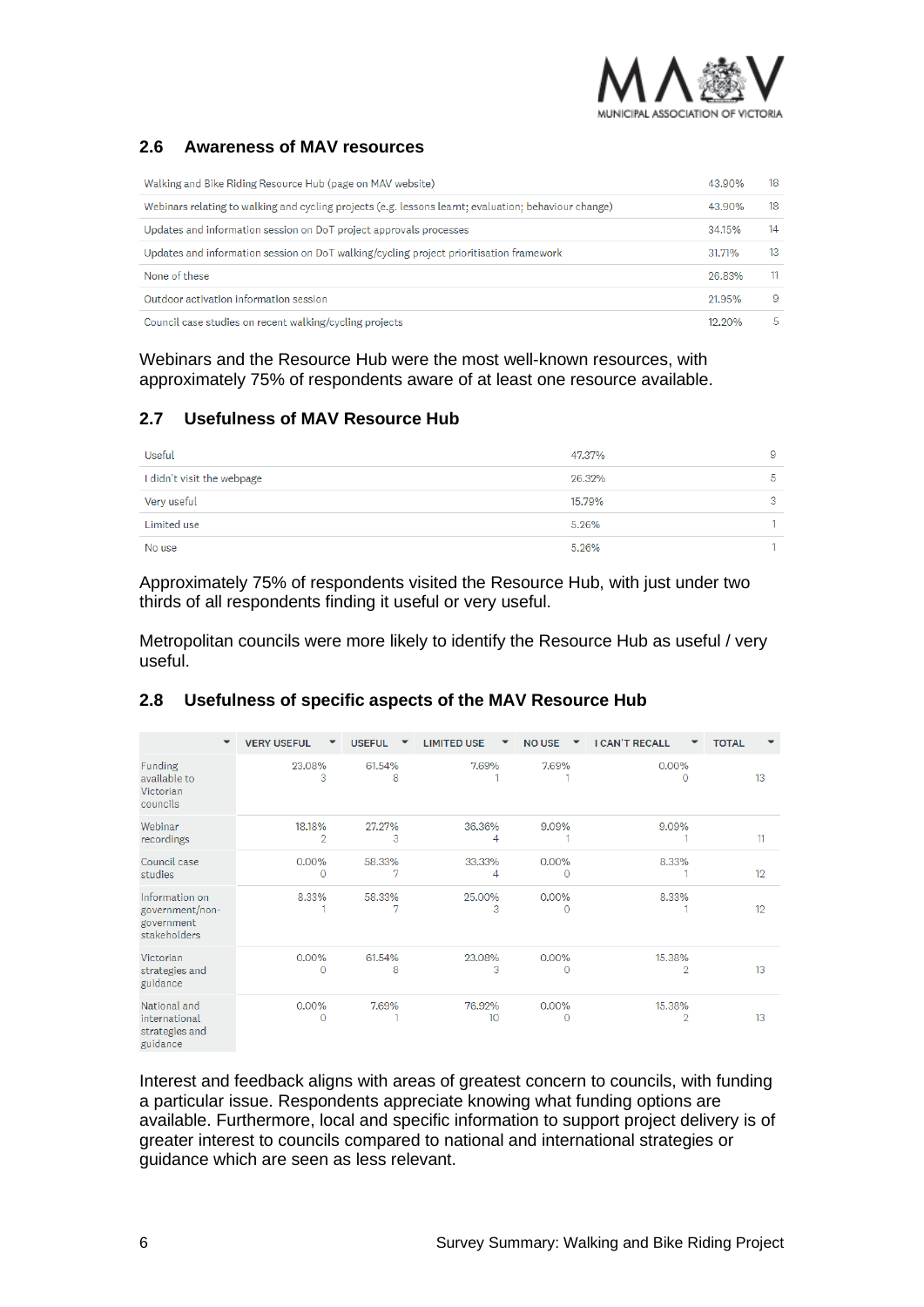

#### **2.9 Information missing from the hub**

One respondent noted a greater desire for pop up cycle lane templates, plans and resources with a local focus to be made available.

Another respondent noted they believed there could be greater support for smaller rural townships and indicated an "historic lack of current standard of infrastructure requirements and no appetite for special charge schemes due social economic barriers."

#### **2.10 Actions that would help councils to deliver walking and bike riding projects**

| Additional funding                                                                       |           | 92.50% | 37 |
|------------------------------------------------------------------------------------------|-----------|--------|----|
| Local relevant case studies and lessons learned.                                         |           | 57.50% | 23 |
| Facilitating interactions between state agencies and local government on specific topics |           | 47.50% | 19 |
| Facilitating information sharing/capacity building across councils                       |           | 47.50% | 19 |
| Improving DoT approval processes                                                         |           | 35.00% | 14 |
| Webinars on relevant topics                                                              |           | 22.50% | 9  |
| Expanded online resource hub                                                             |           | 10.00% |    |
| Other (please specify)                                                                   | Responses | 5.00%  |    |

Funding is again identified as a key issue and driver to delivering more projects. Local and relevant case studies and the ability to share lessons from past projects are also important.

One respondent noted a desire for a clear and public policy direction from state government on walking and bike riding, while another noted there should be a greater focus on non-recreational programs.

Actions with greater support from metropolitan councils:

- Improving dot approval processes
- Facilitating interactions between state agencies and local government on specific topics

Actions with greater support from regional councils:

- Additional funding
- Local relevant case studies and lessons learned
- Webinars on relevant topics
- Facilitating information sharing/capacity building across councils
- Expanded online resource hub

#### **2.11 Other support that MAV could provide**

Respondents consistently indicated education, engagement and the development of case studies would assist in project delivery.

Councils were keen to see more support for community engagement, the promotion of 'success stories' and increased advocacy around funding and resources – specifically, the development of consistent standards.